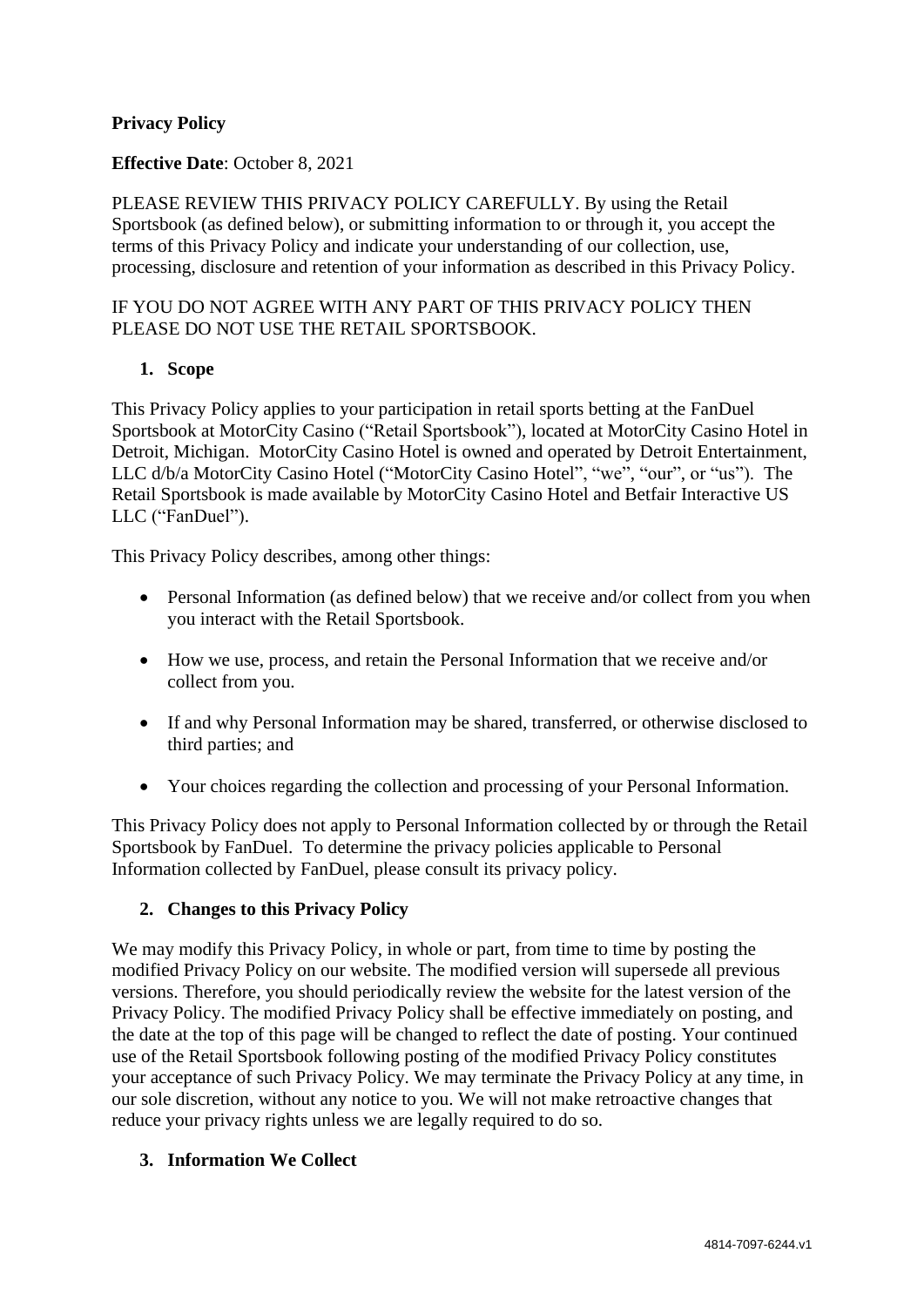The type of information that we may collect when you use the Retail Sportsbook include but are not limited to:

(a) "Personal Information", including information associated with or used to identify or contact you. Personal Information includes but is not limited to your:

- (i) first and last name;
- (ii) contact data (such as e-mail address, mailing address, and telephone number);
- (iii) demographic data (such as gender, date of birth, and zip code);
- (iv) certain Usage Data (defined below); and
- (v) sensitive Personal Information, such as your social security number or driver's licence number.

Note that sensitive Personal Information is subject to stricter regulation than other Personal Information. Before providing it for our use, we urge you to carefully consider whether to disclose your sensitive Personal Information to us. If you provide sensitive Personal Information to us, you consent to its use, processing, retention, and disclosure for the purposes and in the manner described in this Privacy Policy.

(b) "Usage Data", including information about your use of the Retail Sportsbook that, by itself, does not identify you.

### **4. How Information is Collected**

We collect Personal Information and Usage Data from you when you use the Retail Sportsbook, contact us for help or information, or otherwise voluntarily provide your Personal Information.

We may also obtain information about you from other sources, including service providers, third party services, or publicly available sources and we may combine such information with information we have collected about you as described in this Privacy Policy. To the extent we combine such third party information with other Personal Information we have collected, we will treat the combined information as Personal Information under this Privacy Policy. We are not responsible for the accuracy of any information provided by third parties or third party policies or practices.

### **5. How Information is Used, Shared, and Disclosed**

MotorCity Casino Hotel uses the Personal Information we collect for our own marketing, advertising, and promotional purposes. We may use, share and/or disclose your Personal Information to notify you of special promotions, offers, and events via email, text message, push notifications, other electronic communications, telephone, and by other means at our disposal (in each case subject to this Privacy Policy). We may also use, share and/or disclose your Personal Information to facilitate the services you request, resolve disputes, troubleshoot problems with our servers and software, or enforce our policies, including using, sharing, and/or disclosing your Personal Information as follows (this list is purposely illustrative and not meant to be exhaustive):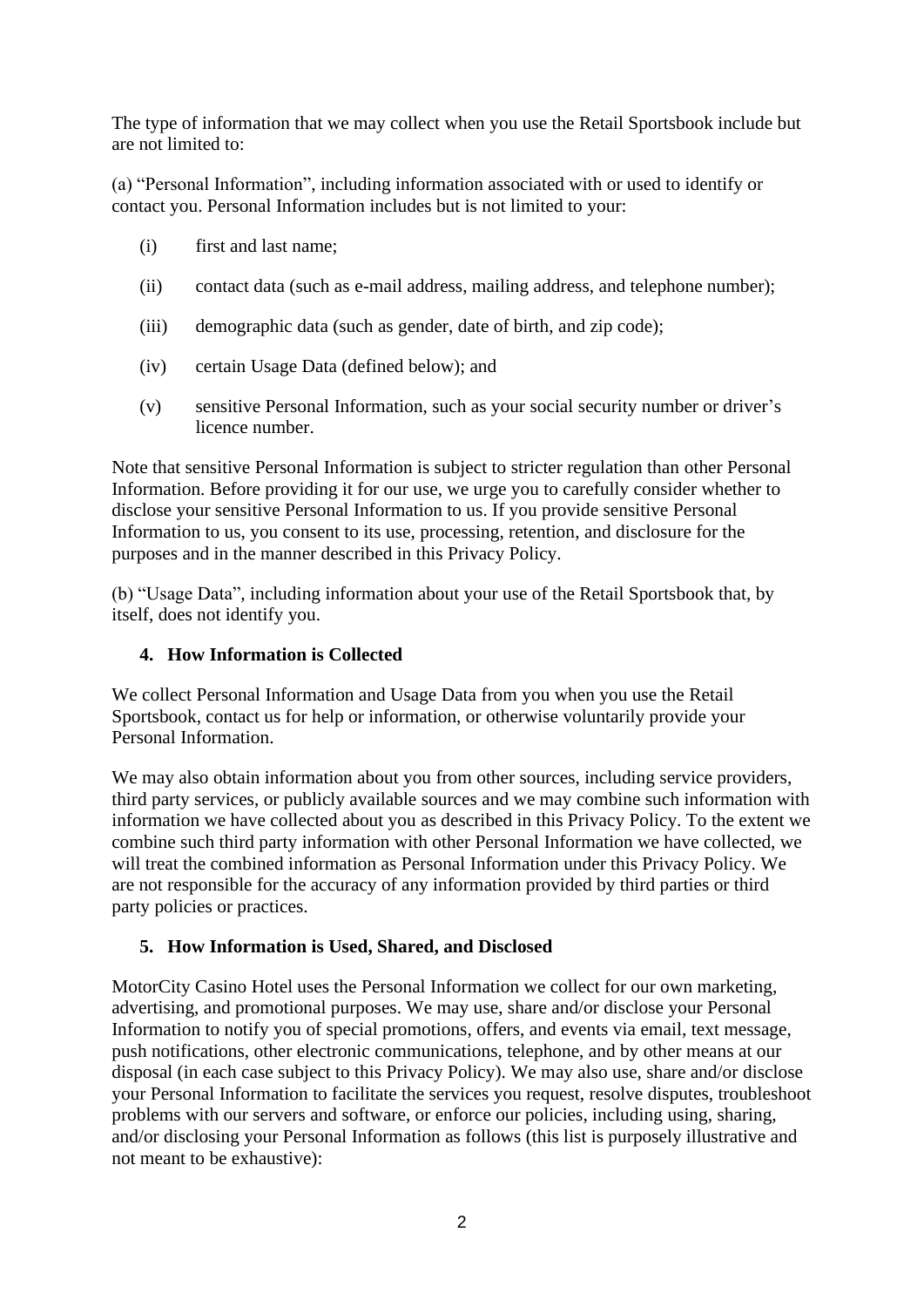- to provide the Retail Sportsbook to you;
- to perform services requested or functions (e.g. transactions) initiated by you through the Retail Sportsbook;
- to allow other service providers to perform the functions for which we engage them (such as hosting and data analysis);
- to operate, improve and personalize the products and services we offer, and to give you a more consistent and personalized experience when interacting with us;
- to verify your identity, including your accounts on the Retail Sportsbook;
- for customer service, security, to detect fraud or illegal activities, and for archival and backup purposes;
- to process and track the results of your gambling and other transactions you enter into using the Retail Sportsbook;
- to communicate with you or identify you in connection with communications;
- to better understand how you use the Retail Sportsbook, for the purposes of trying to improve the Retail Sportsbook and to respond to your preferences;
- to help us develop our new products and services;
- to provide you with information such as to send you electronic newsletters or to provide you with offers, rewards, or promotional and marketing materials on behalf of us or third parties, including to let you know about new products, services or upcoming contests, promotions or events;
- to assess the effectiveness of and improve advertising and other marketing and promotional activities on, or in connection with, the Retail Sportsbook;
- to validate your identity or eligibility to use certain aspects of the Retail Sportsbook;
- to conduct statistical or demographic analysis;
- to comply with legal and regulatory requirements (including, by way of example, disclosures to the Michigan Gaming Control Board or when complying with a court order, subpoena, search warrant or other legal process);
- to support external auditing, compliance, and corporate governance functions;
- to protect and defend us from legal claims or to pursue available remedies (e.g. debt collection) or limit damages we may sustain;
- to protect against harm to the rights, property, or safety of MotorCity Casino Hotel, users, or the public;
- to satisfy contractual obligations;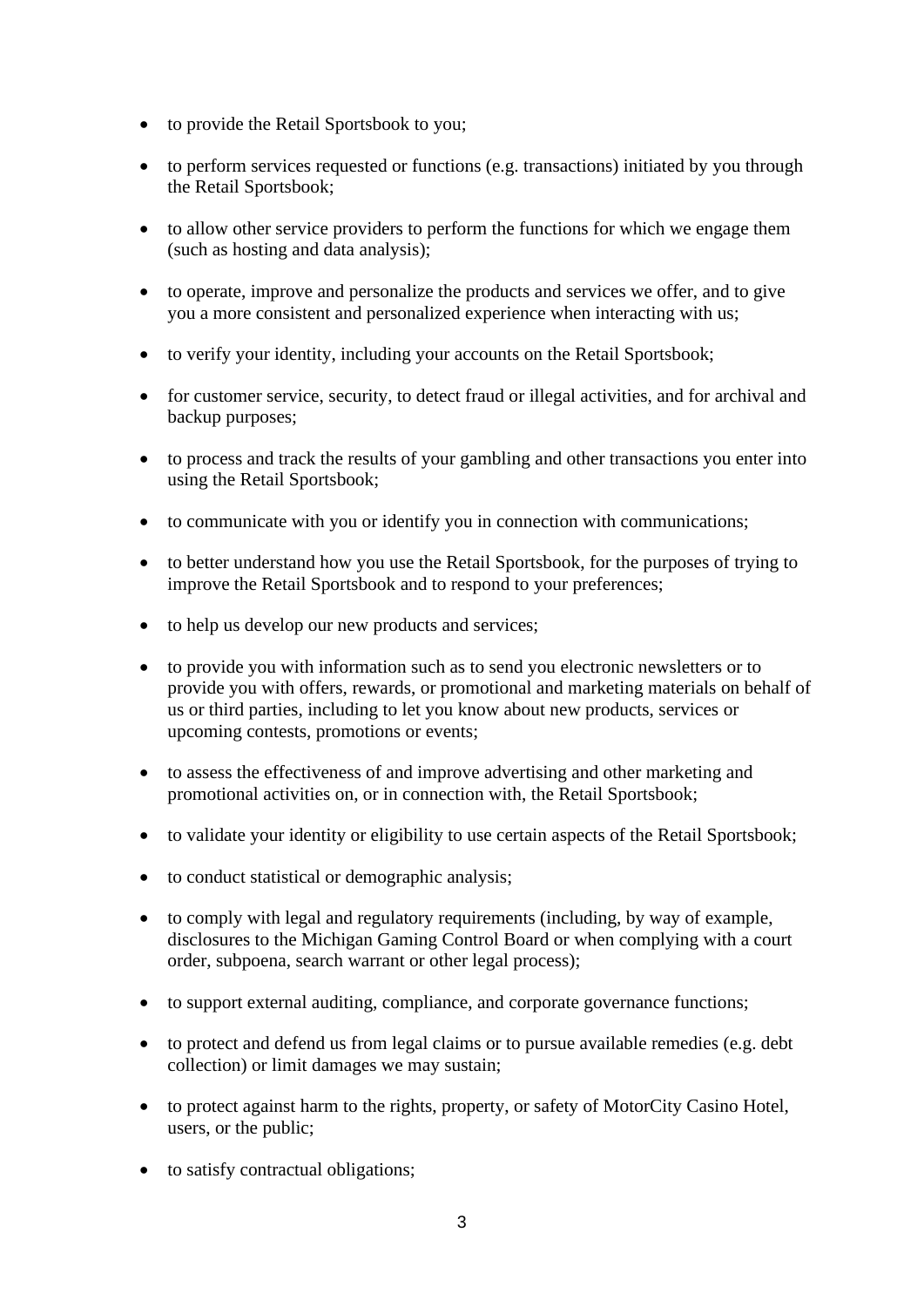- to enforce MotorCity Casino Hotel's policies and procedures, including, by way of example, this Privacy Policy; and
- for purposes as disclosed at the time you provide your Personal Information, with your consent, and/or as further described in this Privacy Policy.

Please note that for the purposes of seeking to provide you with a better experience and to improve the Retail Sportsbook, your Personal Information collected through the Retail Sportsbook may be used in an aggregated or individualized manner. We may also share Personal Information as needed to operate other related services, as well as provide your information to our affiliated companies or other trusted businesses or promotional partners to process such information on our behalf for the purposes set forth in this Privacy Policy.

# **6. Information Transfer in Corporate Transactions**

We may transfer information about you, including your Personal Information, in connection with a merger, sale, reorganization, acquisition or other change of ownership or control by or of MotorCity Casino Hotel or any affiliated company (in each case whether in whole or in part). When one of these events occurs, we will use reasonable efforts under the circumstances to notify you before your information becomes subject to different privacy and security policies and practices.

# 7. **Requesting Removal of Your Personal Information/Opting Out**

If you wish to opt-out of receiving emails, other electronic communications, and/or mail from us or do not want us to share your Personal Information for marketing purposes with third parties, please email us at OptOut@MotorCityCasino.com with the words "Opt-Out Request" in the subject line and include in the body of the email your name, address, and what you would like to out-out of.

Although you may opt-out of the use and sharing of Personal Information for emails, other electronic communications, mail, and/or marketing purposes, in accordance with this Privacy Policy, we may still use and provide information we collect for non-email/electronic communications, mail, and/or marketing purposes. We may also continue to contact you with information or notifications about your account or transactions with us. Please note that our removal of your Personal Information will not ensure the permanent and complete removal of such Personal Information. For example, such Personal Information may remain in our archival or backup copies.

It is extremely important that you keep your account information and other confidential account data protected and secure. Please make sure that all information you provide to MotorCity Casino Hotel is accurate and complete. Contact us immediately if you find any discrepancies in your account data or if you wish to inspect the records pertaining to you.

# **8. How Personal Information is Retained and Secured**

We retain Personal Information as long as it is necessary and relevant for our operations. In addition, we retain Personal Information to comply with applicable law, prevent fraud, resolve disputes, troubleshoot problems, assist with any investigations, enforce this Privacy Policy and any other terms or agreements, collect any fees owed, and undertake other actions